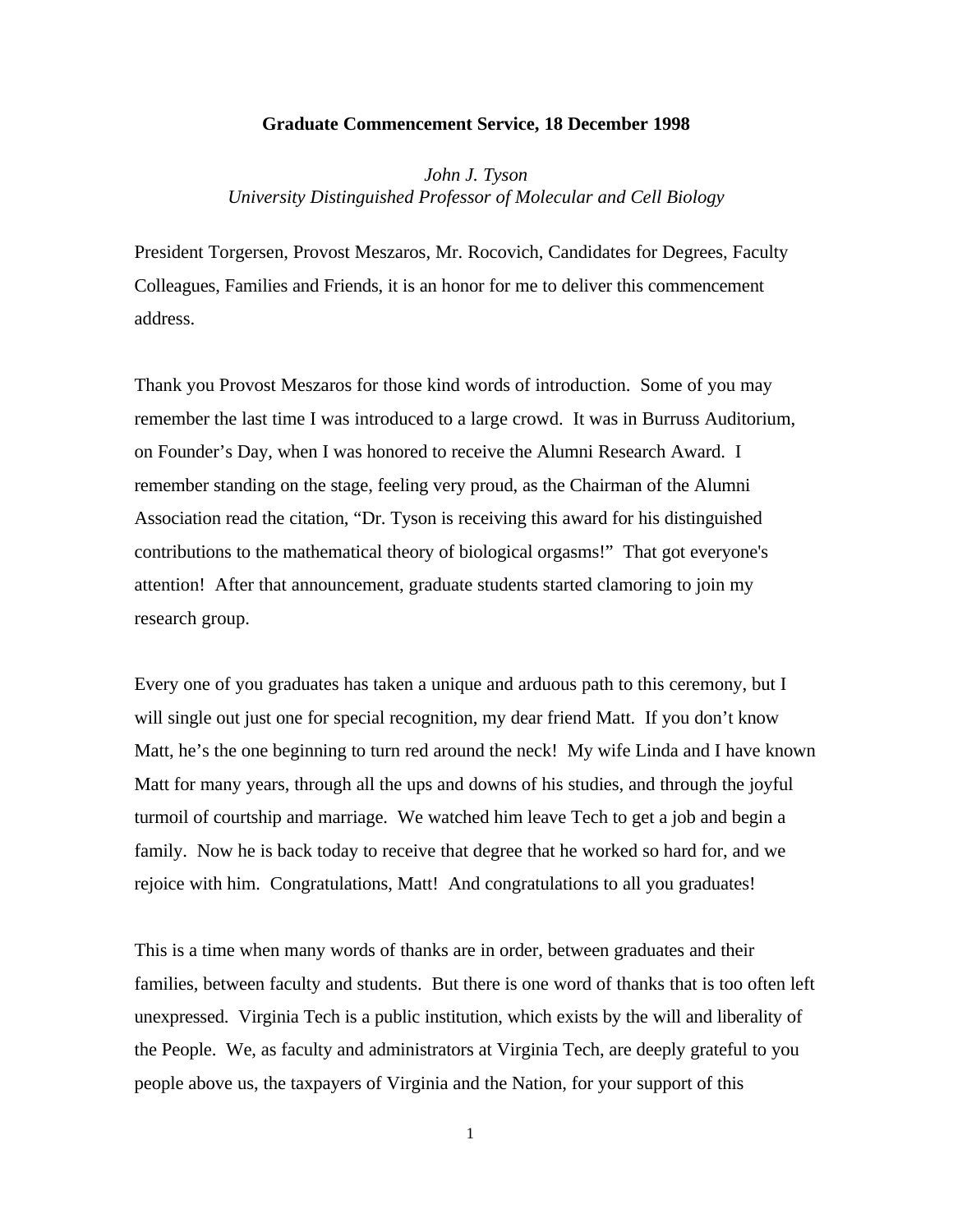Institution, for sending your loved ones here for their graduate education, and, we trust, for supporting a political atmosphere that values higher education. So, faculty and administration, please join me in saying thank you to our employers!

What exactly is it that you pay us to do here? Well, the University has a three-fold mission- -Teaching, Research, and Service--and I want to address each briefly.

All of my colleagues can attest that teaching involves much more than standing in front of a class for a few hours each week. To give you some idea of the extra things we do, I think back to exam time in December, about 15 years ago. It was stomach flu season, and my wife and I had been up all night with sick children, emptying buckets, changing sheets, and comforting miserable little kids. Then I trucked off to give an exam at 7:30 the next morning. Now, in any class of 100 students, there is always at least one person who sleeps through the final exam! True to form, about 15 minutes before the end of the period, a very distressed and disheveled young man came into the room.

"Oh, Dr. Tyson, I'm so sorry I'm late. I overslept. I was up all night with stomach flu. I must have fallen asleep early this morning and slept through my alarm. Please, let me take the exam."

Clearly he wasn't fabricating this story, because he looked awful! So I took him back to my office and set him up at a desk where I could keep an eye on him. Well, he looked progressively sicker, but I couldn't tell whether the reason was the flu or my exam. Then I heard the tell-tale sounds, "Aach, Aach!" Leaping from my chair, I grabbed the waste can and shoved it in front of him. I won't go into further details, but when he was finished, I trotted to the men's room to clean out my can. When I got back to my office, he looked at me with a smile and said, "I feel soooo much better! Now I can do this exam!" And he did quite well, as I recall.

2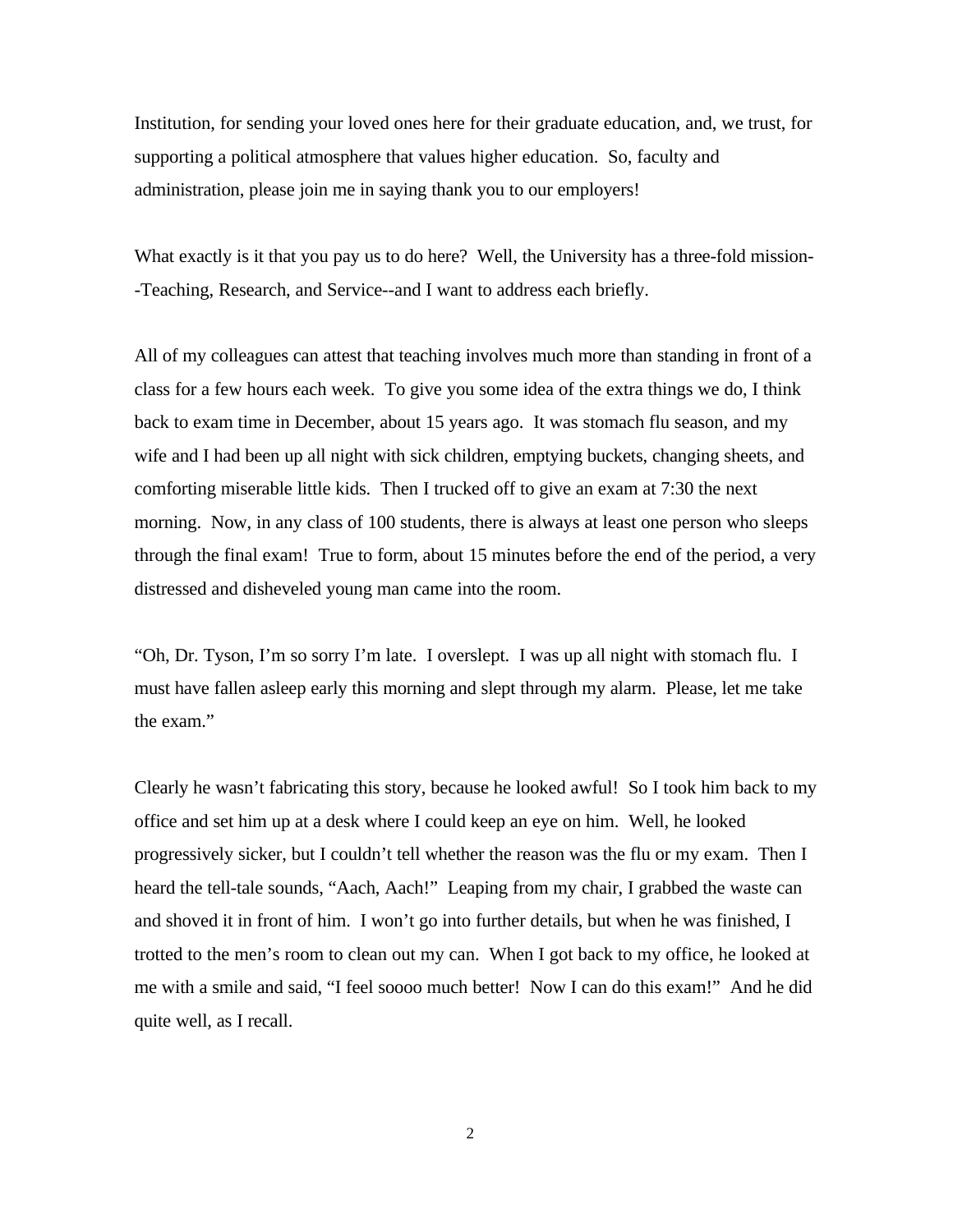Although these little things can mean a lot to our students at the time, we put most of our effort into more lofty pursuits. The heart of graduate education is research: the discovery and application of new knowledge about nature and society.

We often distinguish between basic research and applied research. The significance and value of applied research is relatively easy to understand. It puts modern products and services at our disposal every day. Virginia Tech is famous for its work in wireless communication, electrical power grids, polymers and adhesives, seafood processing, genetically engineered animals and plants, and many other remarkable developments.

Basic research and scholarship is more difficult to define and evaluate. Here are the sorts of questions we ask. How does the leopard get its spots? Where is the nearest black hole? Can every even number be written as the sum of two primes? What roles did citizens play in ammending the Constitution after the Civil War? Can we piece together the original text of The Canterbury Tales?

Of what possible value is the study of such problems? And why do we ask you to pay for their solutions?

My own research interest is to understand the molecular machinery that controls cell growth and division. This is a hot field right now, with a small army of scientists studying the properties of molecules with esoteric names like Cdc2, cyclin B, and Wee1. It is a time of great optimism and excitement. Now that we have a hand on the control system of cell division, we can begin to design rational strategies to stop the spread of cancer cells, or to coax nerve cells to repair a damaged spinal chord.

Everyone can see the value of such knowledge, but how did we get to this point? Our current understanding has a humble and unexpected origin. I remember well when I caught my first glimpse of the control system of cell division. It was 20-some years ago, when I was a postdoc at the University of Innsbruck.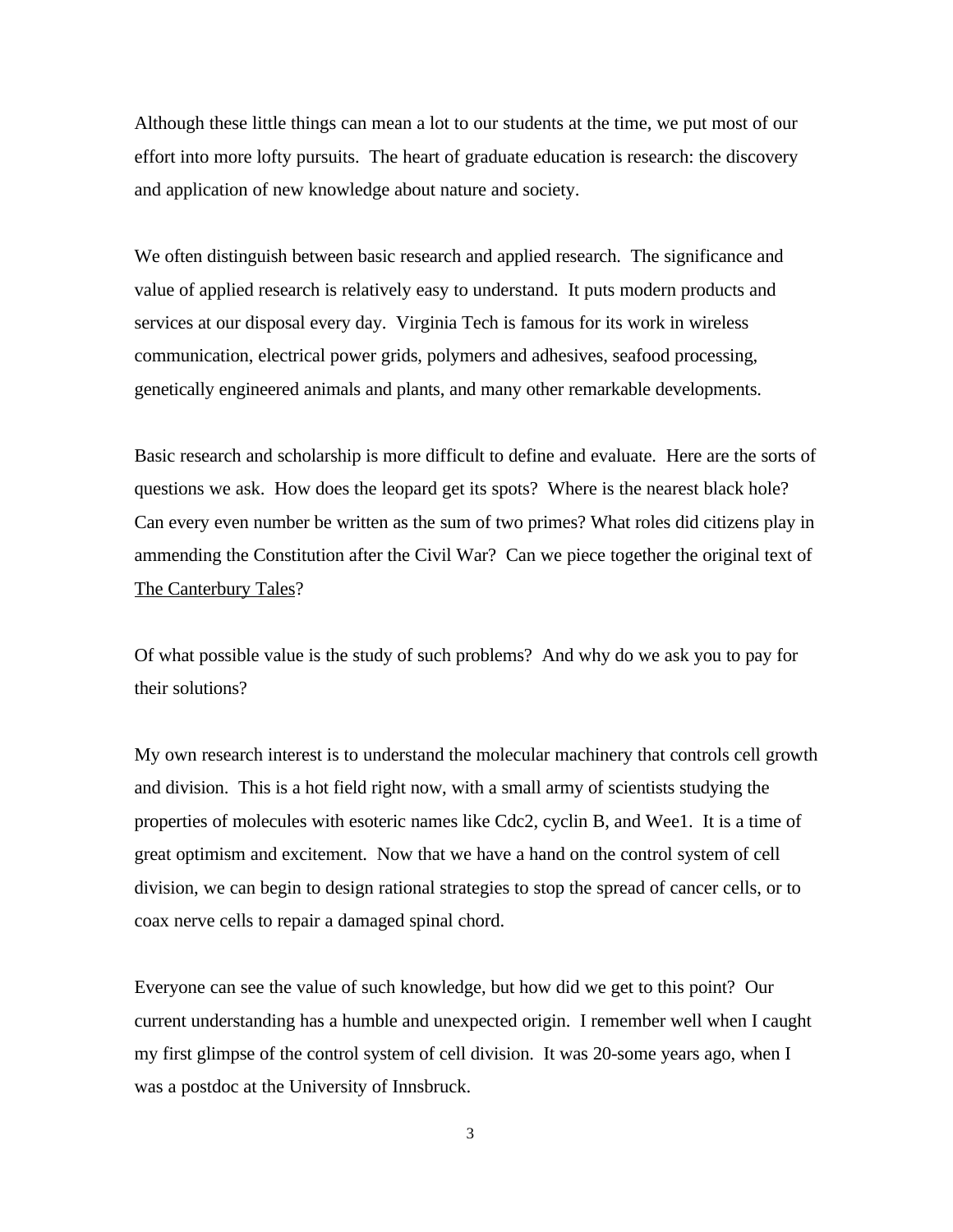One day a visitor showed up at the Institute to talk about his research. He was a short, pudgy guy with a broad smile and a delightful accent that betrayed his working-class upbringing in the coal towns of central England. Paul Nurse was a postdoc like myself, a foot soldier in the War on Cancer. His job was to disrupt cell division in yeast by introducing mutations at random in its genes. The idea is simple...known to every child who has diassembled a toy: by breaking something apart you can often learn how it is put together. But to me, Paul's project seemed unlikely to find the control system of the cell cycle. Cell division is a complex process, with many essential steps. Screw it up at any one point, and you're likely to stop cells from dividing, without ever touching the control system, just like there are dozens of ways to lose hot water in your house that have nothing to do with the thermostat.

As expected, Paul showed us lots of unremarkable mutants: yeast cells that grew absurdly large and died because they were unable to divide. Then he showed a mutant that changed my life and changed the course of cell biology. It was not a gigantic dead cell but a healthy midget! It grew and divided merrily, but was only half the size of a normal yeast cell. Paul had found the thermostat of the cell cycle and turned the dial. In this mutant, for the first time, the control system for cell division had been altered.

The next 20 years were a time of great excitement, of brilliant discoveries and false leads, of bewilderment and disputes, of soaring egos and lab intrigues, as teams of researchers identified the molecules and mechanisms that command cell division. We understand today what makes cells divide because, back in the 70's, Paul Nurse had the freedom and opportunity to study unpromising mutants of economically worthless yeast cells.

This sort of fundamental research is a messy business! It is unpredictable, contentious, full of failures as well as triumphs. No act of Congress can legislate its direction. No bureaucrat can chart its future. No scientist can guarantee its success. But in the long run it pays off. It is the only way we know to make progress, to lay the foundations for the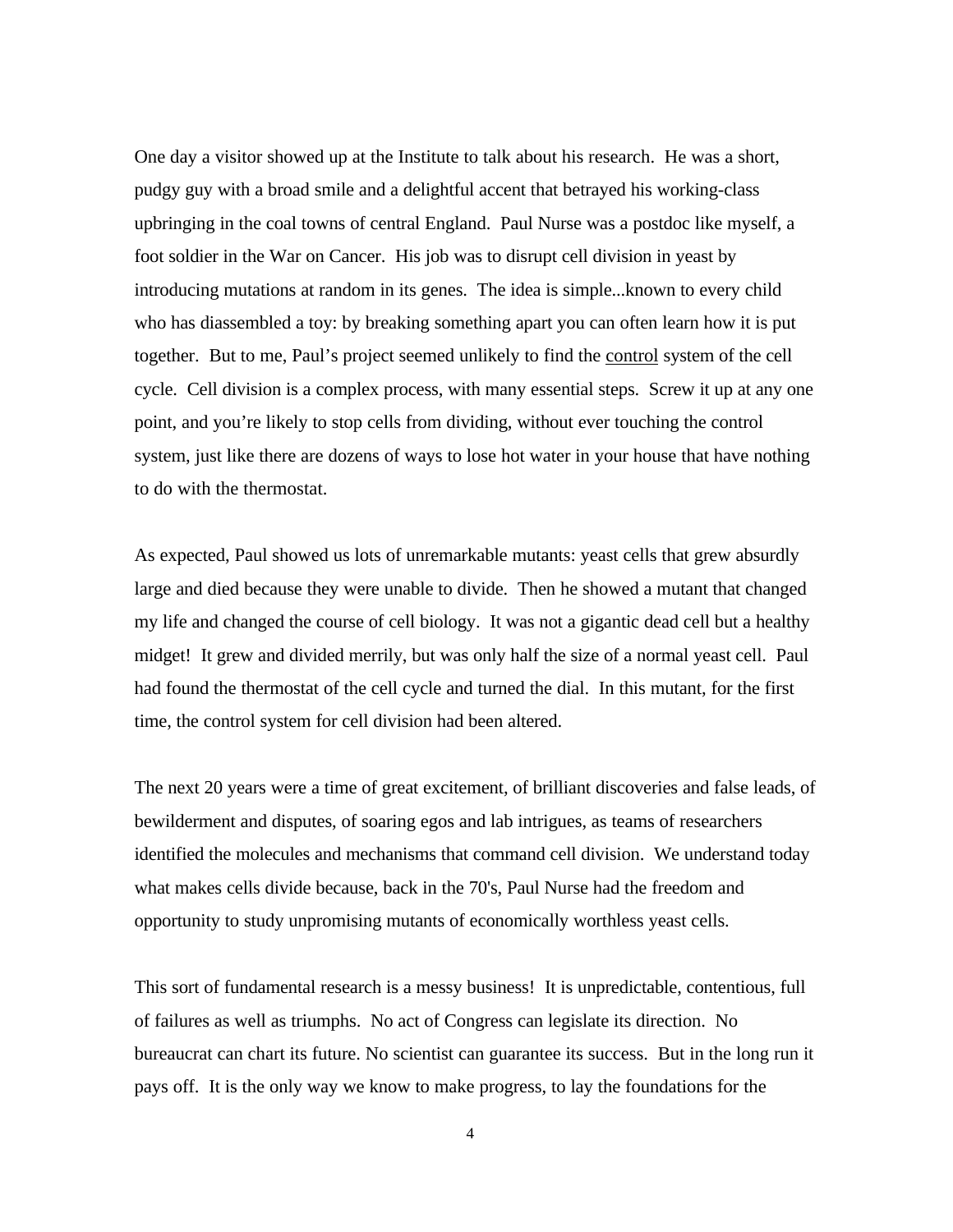technology and health care of the next generation, to strengthen the principles that make our society stable and just, to create the arts and letters that enrich our lives and motivate us toward the good and beautiful. It is arguably the most unique and important way that a major research University serves the Commonwealth.

"We Serve" is what we do as teachers and scholars, and it is the motto under which you receive your degree. It means that the purpose of your degree is that you may serve the welfare of the nation and the world. But what is the motivation to serve? Is it just an onerous responsibility? I think not. Education is a gift, and the proper response is gratitude and sharing the blessing.

Now maybe it sounds strange to you that I should say education is a gift, on this very day when we celebrate your hard work and accomplishments, not to mention all those tuition payments!

But, think about it ... We are gifted people, you and I. We were born with intelligence, concentration, and ambition that many people lack. We have enjoyed opportunities and freedoms most people can only dream of. We have benefited from the world's finest educational system and highest standard of living. These are gifts. We didn't ask for them, we didn't earn them, we do not deserve them more than someone else. Call it Good Luck, or Providence -- I call it Grace. In any case, these opportunities we have enjoyed are gifts, the very gifts that have made this day possible.

Like all the best gifts of this life, they are not your possessions to hide or to hoard. They serve you best as you give away what you have been given. If you hoard your knowledge, exploit your skills, abuse your privileges, you will find them shallow and unfulfilling. If you share your opportunities, nurture your learning, and use your education in joyful service, you will find them boundless as the sea, unfathomable and inexhaustible.